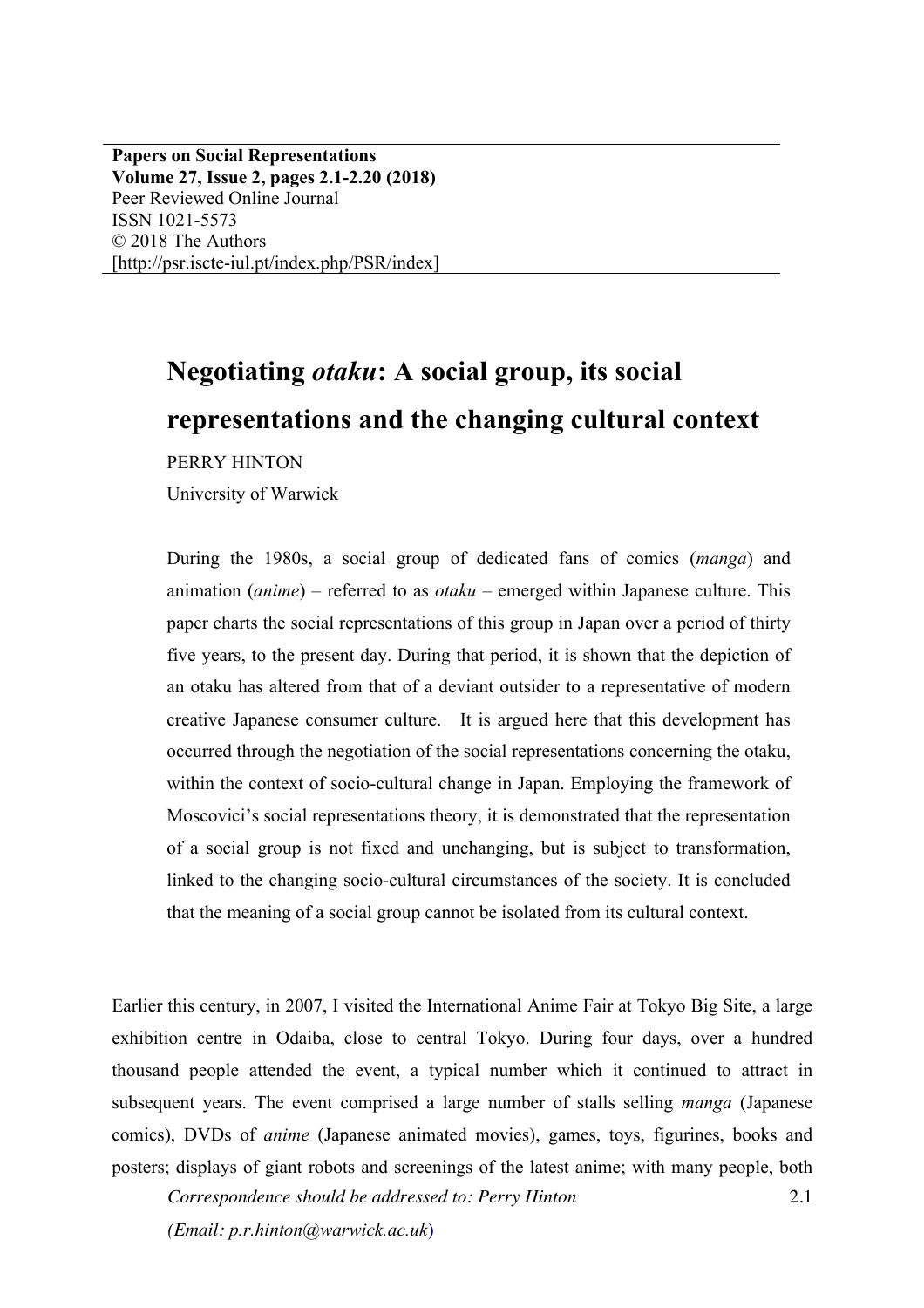sales-staff and visitors, dressed in *cosplay* (from 'costume play') as favourite characters from popular manga, anime or games. I was surrounded mostly by rather studious and intenseseeming young Japanese, mostly men in their teens or twenties, with plastic bags full of their purchases. If I were to have asked these young men what they called themselves, or indeed asked ordinary Japanese to describe such people, the most popular term would be *otaku*, identifying a dedicated fan of Japanese popular culture, particularly manga and anime. In twenty-first century Japan, the otaku had entered the mainstream. Around the world, the Japanese word otaku has been co-opted by non-Japanese fans of Japanese popular culture as a term for themselves. Currently, the Japanese government promotes otaku culture throughout the world in a multi-million dollar programme labelled 'Cool Japan'. Yet, this public acceptance of this commercial enterprise is very different to the representation of the otaku presented in the Japanese media of the 1980s and 1990s. At that time, an otaku was viewed as a 'deviant' in mainstream Japanese society, and when reported upon in the West, particularly Britain, the otaku was often presented as a dangerous cultural 'other' (Hinton, 2015).

#### **Formation and change in the social representations of otoku**

Working within the framework of social representations theory (Moscovici, 2000), this paper presents a socio-cultural analysis of the formation and change in the social representations of the otaku and its influence on the social identity of Japanese youth over a thirty five year period in what Moscovici (2000) calls the 'consensual universe' of everyday public communication. Traditionally, in social psychology, group membership is interpreted as a consequence of categorization, with people identifying with, or being identified by, these specific categories as an in-group or out-group member (Tajfel, 1981; Turner, 1991). This presents social groups as fairly inflexible, with a group characterized as having a distinct set of attributes, which, if positive, enhance the self-esteem of the in-group members. This model predicates the idea, in cognitive social psychology, of 'cognitive bias' in social perception, implying that individuals can have an accurate or inaccurate view of a group and its members (e.g. Fiske and Taylor, 2016). However, this view has been challenged. As Gillespie et al. (2012) have argued, traditional methods in social psychology have tended to underestimate the complexity of social groups (and group membership), which are human constructs that depend on one's perspective (such as perceiving a group as terrorists or freedom-fighters).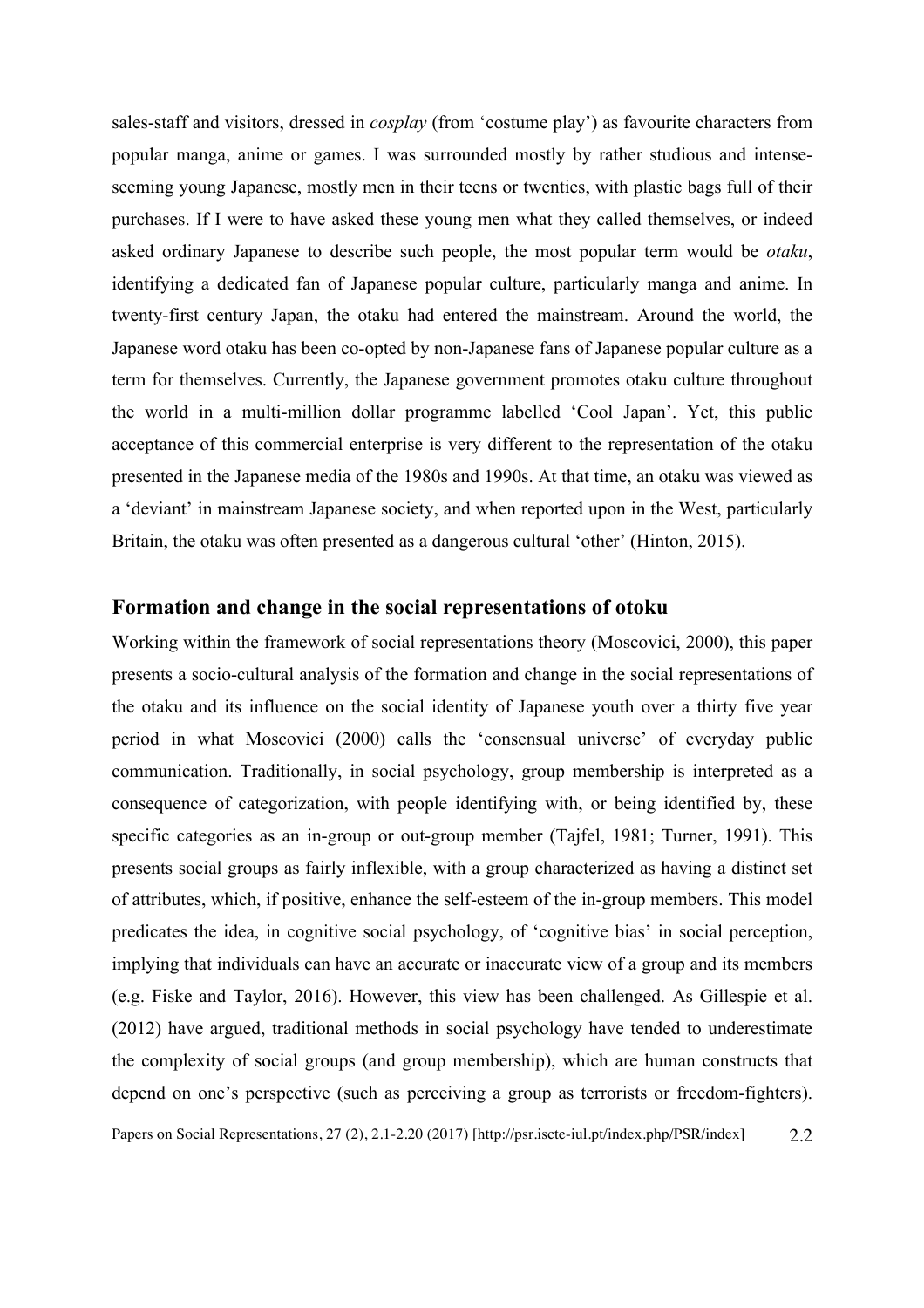Social groups are subject to change over time; with people moving in and out of categories in accordance with the social and historical context. Furthermore, Duveen (2001) has argued that social identity is more than a simple categorization (of oneself) to a 'known' category but involves a complex relationship of social representation and identity processes. Also, Hinton (2017) has challenged the cognitive bias model of social perception, which implies that an unbiased or accurate judgement of a group is possible. He argued that knowledge of social groups is constructed within the communication of the social networks to which the person belongs. The perception of a social group therefore reflects the way the group is represented in a particular culture, which is not a fixed or necessarily 'accurate' perception of the group members (which may be impossible to determine, Jussim, 2012) but reflects the sociocultural context of those groups. This analysis of the Japanese social category of otaku will provide a historical account of the changing representations of the group over time, within Japanese culture, as a examination of these issues.

As Moscovici (2001, p. 28) pointed out, "social representations are generated and patterned in the process of communication", through a process of negotiation across the media and everyday communication that shape the way the past and present is viewed throughout a particular culture (Jovchelovitch, 2012). The choice of the otaku is particularly relevant here as the social representations surrounding the term have shifted from a negative to a positive stance within Japanese culture across a relatively short period of time. By examining this real-life example, outside of the psychology laboratory, it is argued that rather than social groups being 'fixed' with independent sets of attributes, the social representations of a group, in this case the otaku, are interdependent and changeable over time (Marková, 2007).

### **Representing the otaku as deviant**

It has been suggested that the Japanese polite, formal term for 'you', otaku, was used by a character in the anime *The Super Dimension Fortress Macross*, 1982 (Galbraith, 2010) and was picked up by fans to refer to each other. The popularizing of the term otaku arose from a series of articles in the magazine *Manga Burikko*, a fairly short-lived manga magazine, by journalist Akio Nakamori in 1983 (Nakamori, 1983a, 1983b). Whilst entitled *A Study of Otaku* the articles involved rather tongue-in-cheek 'research' of a journalist's visit to *Komike*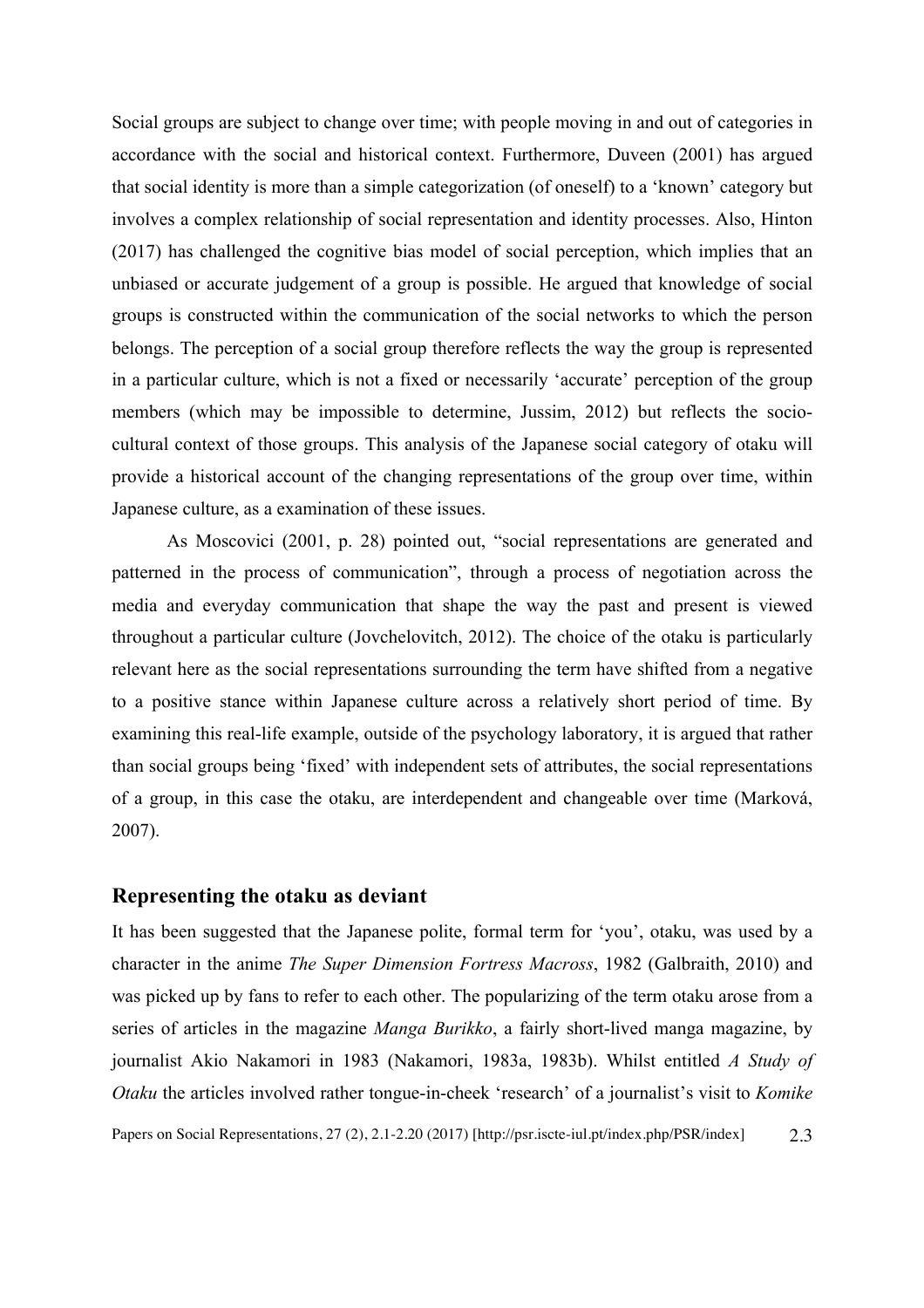(a regular comic convention in Tokyo). Nakamori's use of the term 'otaku' was to identify and define (satirically) a specific subgroup of young people that we might loosely label by the English word 'dork'- socially inept and mildly contemptible – which he describes in some detail. For example, Nakamori (1983a) writes: "you know that weedy-looking boy, with no friends, who hangs out in the corner of the classroom during recess - well I've just been to *Komike* and seen ten thousand of them!"

Nakamori's study of otaku (1983a) with its evocative descriptions provides the reader with an image of the otaku as the socially inadequate, physically-awkward obsessive manga fan, that anchored its social representation in terms of familiar other representations (Wagoner, 2008). By anchoring the otaku representation in terms of social inadequacy, Nakamuri (1983a) is making the links to known representations, such as geek, nerd or dork, in his description of these comic book fans, which the readers could recognise. As well as the process of anchoring, Moscovici (2001) argues that a social representation gains an independent social reality through a process of objectification, with otaku being distinct from geek or nerd, as a socially inadequate manga and anime fan. Nakamori (1983b) achieved this, in subsequent articles in the series, by setting out specific features that distinguished the otaku from other related groups. One manga subgenre was termed *rorikon*, a corruption of the English phrase 'Lolita complex', which portrayed cute characters (with the appearance of 'young girls') as objects of erotic interest. Also, a popular activity was the fan's own amateur production of comics (called *doujinshi*). Some doujinshi based on mainstream manga series were turned into rorikon. Nakamori (1983b) was highly critical of otaku sexuality, rhetorically asking if they were 'normal' (with the implied answer of 'no'), by citing their particular interest in rorikon, referring to them as having a two-dimensional complex. It was not that the otaku were interested in actual young girls, as the term Lolita complex would be interpreted in the West, but that they were socially unable to engage with real girls or women, with their erotic desire completely focused on fictional manga characters. Thus, he had established a social representation of otaku: an otaku may be geek-like but is socially inadequate with an obsession with very cute fantasy characters in manga, which Nakamori (1983a) rather disdainfully describes.

At the end of his first article, Nakamura (1983a) teases his readers with the question: "*What type of otaku are you*?" Despite his (satirical) criticisms of the otaku, there is also the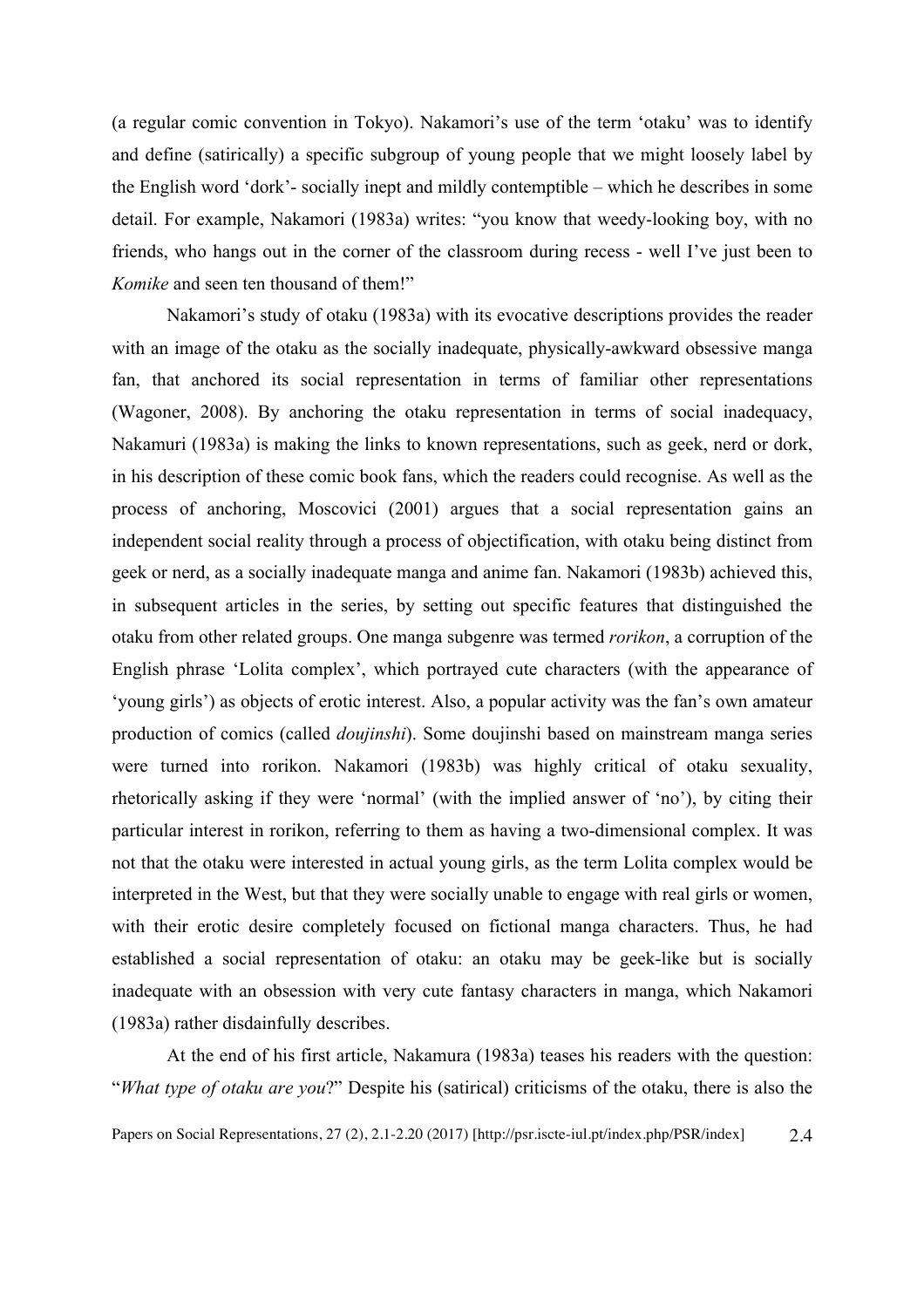awareness that the readers themselves belong to this category of 'outsider' in Japanese society, particularly as they were buying a manga magazine, *Manga Burikko*, itself containing such content. In making the social representation explicit he is constructing a social identity for the readers, which, despite its negative connotations, they can identify with as a manga and anime fan. However, as argued below, he is creating at the same time a cultural out-group (Tajfel, 1981), in terms of mainstream culture. Indeed, the way that an outgroup is constructed and represented, particularly in the media, will influence the way the group is perceived with that culture (Markova, 2007; Howarth, 2006). Yet this otaku representation would have remained only known to the readers of *Manga Burikko* and other specialist manga magazines, except for two factors: the major growth in manga and anime sales in the late  $20<sup>th</sup>$  century – both in Japan and abroad - and the arrest for murder of Tsutomo Miyazaki in 1989, both of which became important topics of discussion in the mainstream media of Japanese society of the 1990s.

There has been a long tradition of manga in Japanese culture, from early  $19<sup>th</sup>$  century artist Hokusai's 'frivolous pictures' (the original use of the term *manga*), through to publications drawing on American comic traditions in the 1950s and 1960s. Unlike in the West, comics were not exclusively children's entertainment, but during the  $19<sup>th</sup>$  and  $20<sup>th</sup>$ centuries included social and political commentary (Schodt, 1983). By the 1980s, there was a manga and anime boom in Japan. Manga included many topics from stories about business and golf (often read by the Japanese salarymen on their long commutes), through to science fiction and fantasy and stories of school life (popular with teenagers and young adults), with 1.75 billion manga in circulation by 1988 (Grassmuck, 1990). The graphic format, often beautifully drawn but also viewed as transient – to be read and discarded - provided an excellent means of easy personal entertainment in the midst of a busy life: during travel, in study breaks. Hence, it was viewed as supporting the dedication to hard work and duty that characterised Japanese social identity of the time. During the 1980s and 1990s, the popularity of manga in Japan also led to an increasing interest in them in the West with authors such as Schodt (1983) providing explanations and examples of the form for a Western audience, and later introducing the term otaku to Western readers (Schodt, 1996).

The wider Japanese public became very aware of the term otaku following the arrest of Tsutomu Miyazaki in 1989 for sexually molesting a 6-year-old girl and charged with the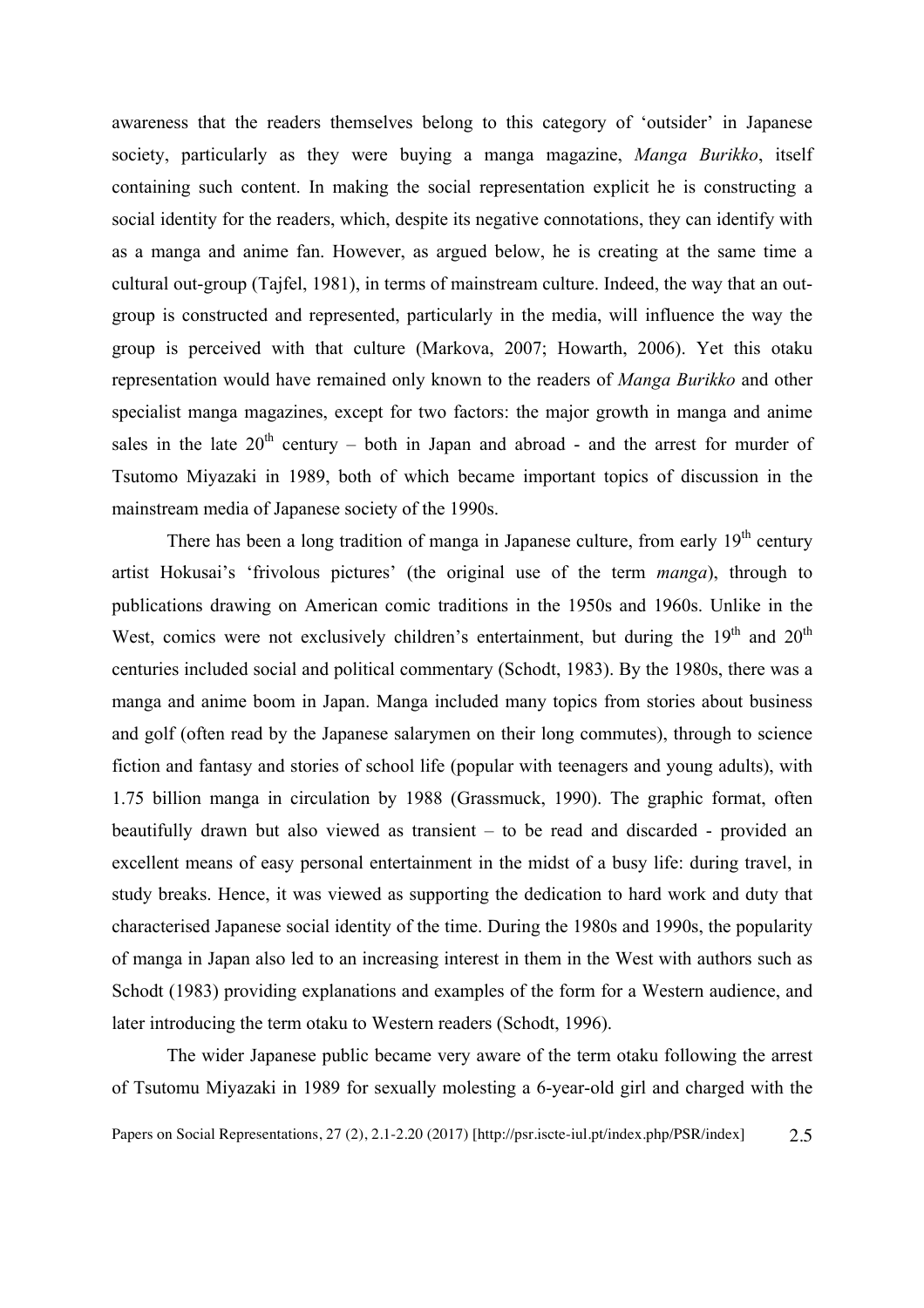murder of four young girls (between the ages of 4 and 7). These murders generated huge media coverage, particularly seeking to understand their cause: over 750 articles were published on Miyazaki in just three national newspapers (*Asahi Shimbun*, *Mainichi Shimbun*, and *Yomiuri Shimbun*) in 1989 (Kamm, 2015). The major explanatory focus was on the discovery of over five thousand videos and magazines in his room (which included pornography, anime, horror and rorikon in the collection) combined with his social isolation. The social representations of the otaku now moved from a humorously defined manga fan subgroup to enter the mainstream media in Japanese culture, becoming a discussed representation in the context of deviance within society.

In an article in *Shinbunka* magazine, Eiji Otsuko, a former editor of *Manga Burikko*, sought to distance *otaku-shonen* (otaku boys) from Miyazaki's actions but, ironically, this to some extent highlighted the otaku in the discussions of what caused Miyazaki's crimes (Kamm, 2015)<sup>i</sup>. As Kamm (2015) points out, very few newspapers directly associated Miyazaki with the otaku, yet it was implicit in what he refers to as a 'mode of disclaiming' with psychiatrists and other professionals speculating about the effects of video or anime *mania* (obsession) on the otaku, even though the professional might later reject the association of the otaku and his interests as dangerous and disturbing. Other media outlets were less circumspect, with headlines such as 'The Unparalleled Serial Killings of Young Girls by a Lonely Anime Enthusiast' (Kamm, 2015, p.60). Like the concerns about the 'teenage delinquent' in the media of the United States of America in the 1950s, where the construction of the new social category 'teenager' had led to public anxiety that had been non-existent prior to its construction (Palladino 1996), the otaku became a source of both public opprobrium at the same time as public fascination. Popular media in both Japan and abroad began publishing articles on the 'otaku phenomenon' in an attempt to explain who the otaku were and what they did. As Schodt (1996, p. 46) noted: "It is hard to imagine any single Japanese word that had been so discussed and so mutilated in such a short period of time." The otaku had also become the focus of sociological and cultural academic interest in Japanese society (Adams and Hill, 1991; Kinsella, 2000). It is important to note here how the communication context was a crucial feature in the development of the social representations of the otaku, and its social meaning (Jovchelovitch, 2007). Now the social representations of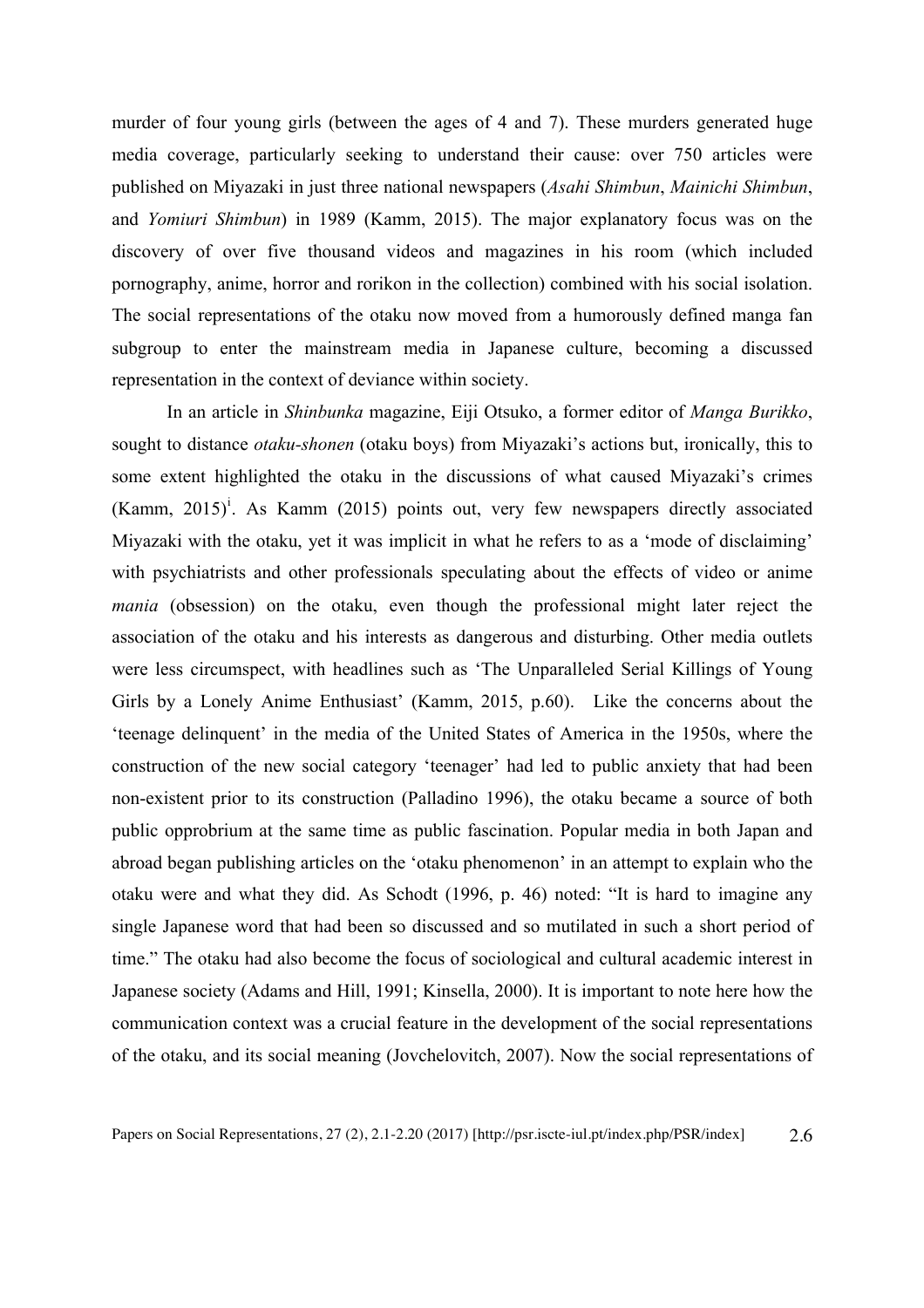the otaku became a significant factor in a widespread public and academic debate about youth in modern Japan.

Traditionally, in Japan, as long as a person accepted their role in society and acted accordingly then they were fairly free to spend their (limited) personal time as they wished. A young man reading manga as a brief respite from dedicated study for his examinations, regardless of its content, was still fulfilling his role in a successful Japanese society (Allison, 1996). Excepting the horror of Miyazaki's actions, the moral anxiety about otaku interests was not a Christian-based concern as in a Western country (White, 1993), but about the failure of the otaku to fit into, and contribute appropriately to, Japanese society, in terms of a traditional path of study, work and marriage. When obsessive interests such as manga and anime were at the expense of study, or an interest in cartoon erotic characters obviated seeking a marriage partner, then otaku became a socially deviant expression. Consequently, with the burgeoning popularity of anime and manga, these social representations of the otaku contributed to the public debate of what it meant to be young and Japanese, as the development of social identities within the group were both constructed and constrained by the social representations of youth and adulthood in the culture (Duveen, 2001)

## **Japanese youth and the bursting of the economic bubble**

Papers on Social Representations, 27 (2), 2.1-2.20 (2017) [http://psr.iscte-iul.pt/index.php/PSR/index] 2.7 The Japanese media interest in the otaku became particularly pertinent in the context of the bursting of the Japanese economic 'bubble' in 1993. Up to that point, the dedication of the Japanese adult workforce had rebuilt the country after the Pacific War to become a major industrial power, second only to the United States of America, by the 1980s. Issues of personal happiness were subsumed in very long hours of work and the reward had been continuous increasing affluence, which was reflected in the social representations of the hardworking, dutiful Japanese adult that characterised the media representations of national identity (White, 2002). With stagnation, the motivation for endless striving for economic success was questioned in terms of loss of personal happiness and the potential consequences on young people, such as the breakdown of communication between the young and the older generations. The evidence indicated that the younger generation did not wish to follow their parents into an adult life of work, duty and responsibility at the expense of the relative freedoms of youth (White, 1993). Now that national growth had stalled, there was the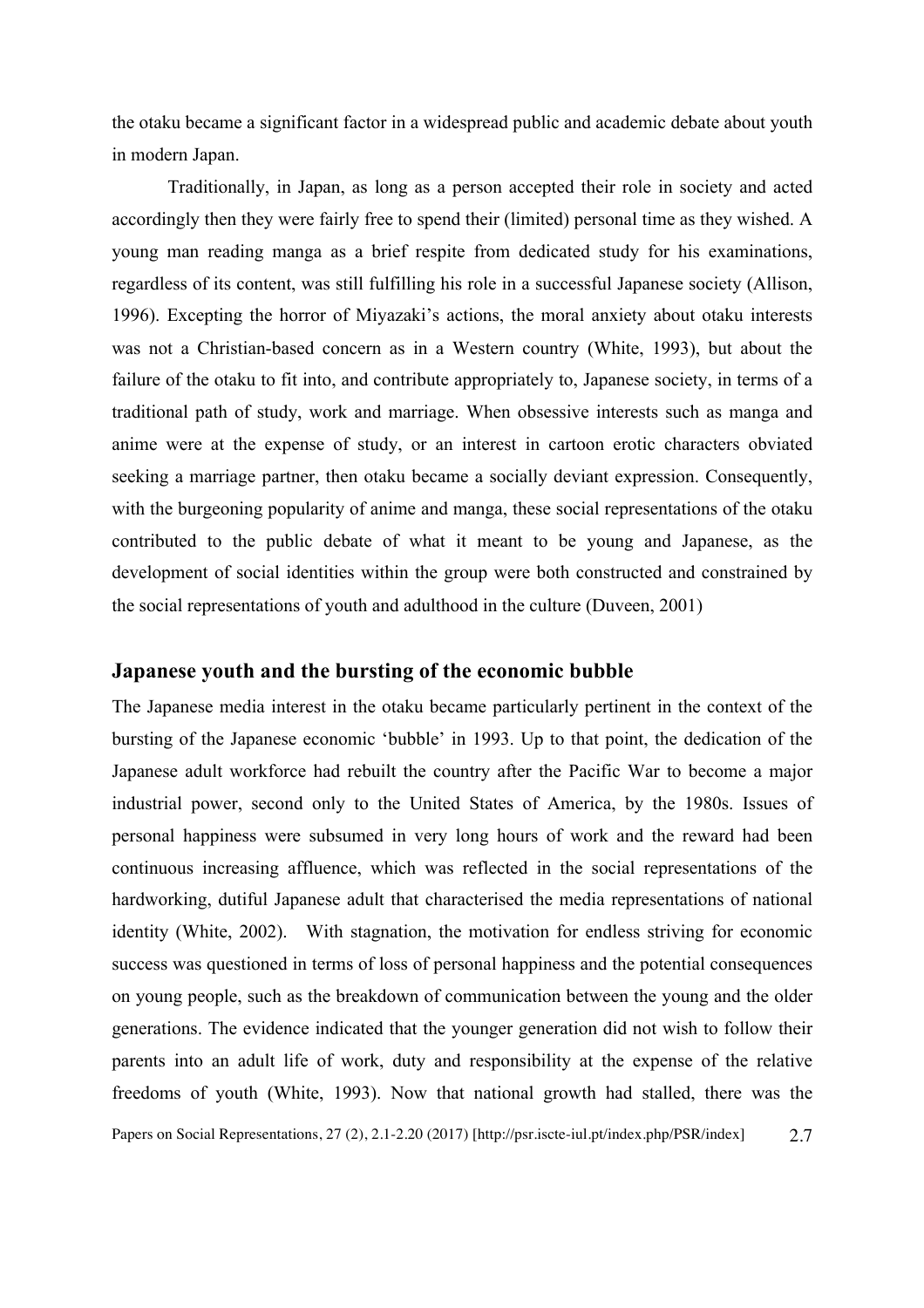question of whether adults wanted it either, at the expense of personal life satisfaction. Thus, the 1990s became a period of uncertainty and generated much discussion in the media about the nature of Japanese society and national identity. The social representations of the otaku were a key element of that debate.

Author and critic Eiji Otsuko explicitly claimed that being an otaku (i.e. having otaku interests) was an outcome of modern Japanese society, not a deviation from it (Kamm, 2015). Grassmuck (1990) argued that being obsessive in the age of media technology, a characteristic of the otaku, was a consequence of modern Japanese culture. The otaku were Japanese children at a time of affluence, disengaged from their tolerant parents but often with absent fathers (working long hours), and engaging in activities that their parents did not understand. Driven to learn endless facts in a harsh education system, this dedication carried over to their personal interests. As well as the media reports, anime itself included stories about otaku, specifically the popular *Otaku No Video*, in 1991, a documentary-style comedy spoof, released by the anime studio Gainax. It charts the change of a 'normal' college student into an otaku. Whilst there are elements of 'deviance' (he becomes less healthy and his girlfriend leaves him), it also shows his entrepreneurship – selling otaku products, building a factory, and an otaku theme park. The story is interspersed with interviews of different types of otaku about their interests, from cosplay to computer games and pornography, which are presented in a satirically, disparaging way (echoing Nakamori, 1983a). Yet, whilst the video acknowledges the inadequate, unappealing social representation of the otaku in the mainstream media, at the same time it presents the fantasy of an alternative otaku consumer universe – which the entrepreneurial otaku has constructed. It has even been suggested that the otaku characters are based on the successful Gainax team themselves (Shen, 2015). In the situation of economic stagnation, the otaku, as creators of successful consumer products now echoed key elements of traditional Japanese identity. Thus, the social meaning of otaku was developing in the context of other known social representations, demonstrating the dynamic interrelationship of social representations on social identity (Duveen, 2001).

The category of otaku had emerged at a time of youthful discontent with Japanese adult social identity. It was during this time that the term *burikko* (as in the magazine *Manga Burikko*) emerged: meaning 'pretend-child' it referred to a cute young woman acting in a child-like way, typified by the hugely successful pop singer and idol, Matsuda Seiko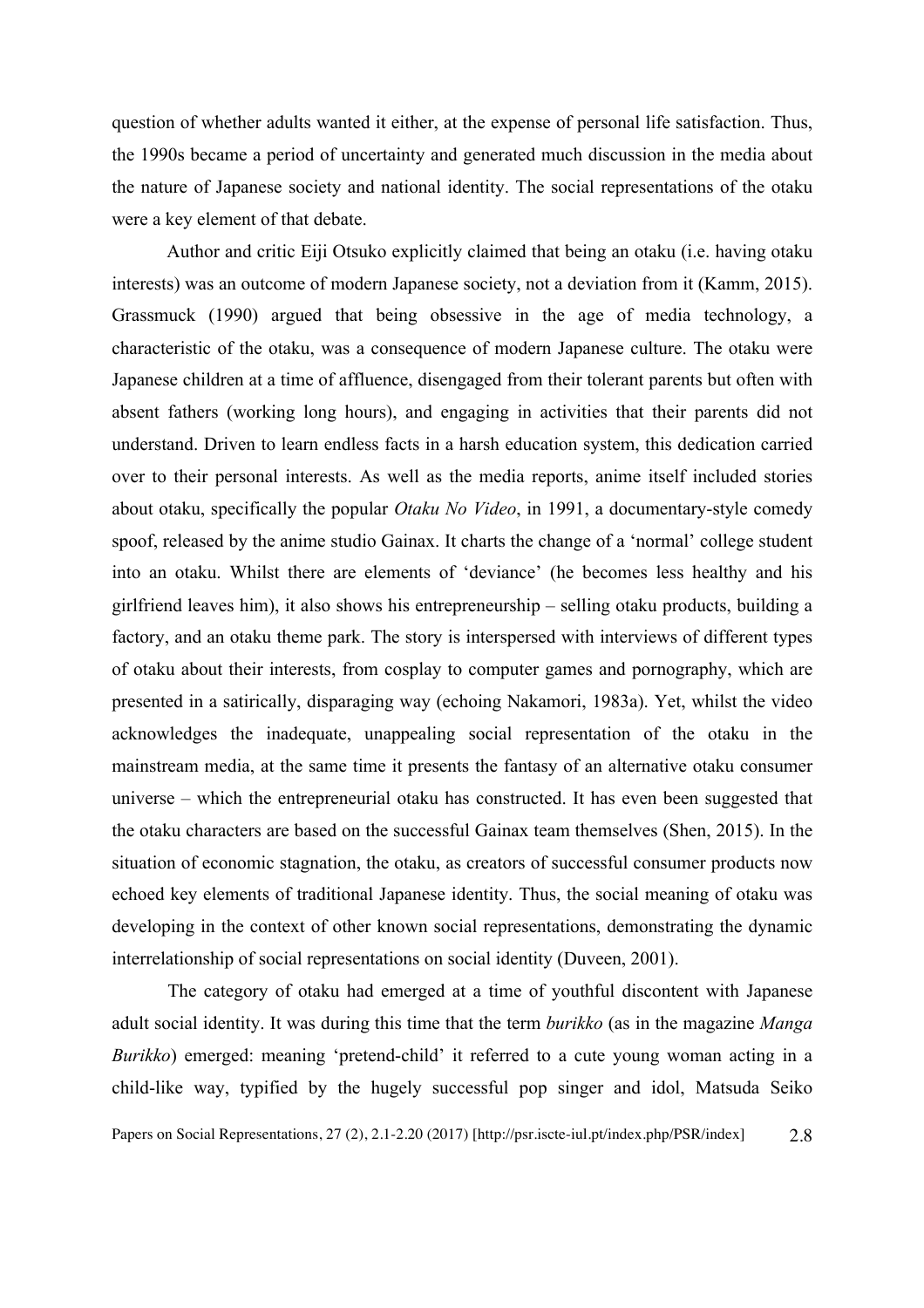(Kinsella, 1995). This aspect of girls' culture was termed *kawaii* (cute). High school girls developed an interest in all things kawaii, from cute handwriting, soft toys such as Hello Kitty, trinkets and fashion (Kinsella, 1995). Whilst, from a Western perspective, this was viewed as a form of infantilism, such as young women dressing in a style traditionally associated with younger girls, in Japan it was explained as a rejection of, and a retreat from, an unappealing adult world. For young women in the 1980s and 1990s, adulthood was typically a limited career in the workplace and marriage by the age of twenty-five. On marriage, resignation from the workplace was expected, followed by motherhood and a lifetime of caring for the home and family (Hinton, 2014). For the teenage boy, the traditional expectation was of endless study, often including cramming school, called *juku,* in attempt to do well in examinations to get into the best universities and join the best companies. Adopting an adult male social identity as a salaryman meant dedicating long days to work, required socialising with colleagues, with little holiday or time for home life. A typical Japanese salaryman woke early to commute to the office and returned very late, hardly seeing his family. Otaku culture could be viewed in this context as Japanese youth challenging the dutiful nature of adult life in their society, which they viewed negatively in contrast to the relative freedom and pleasure of their youth whose end it signalled (White, 1993). Adams and Hill (1991) showed that many of the fantasy themes within manga represented protest and rebellion, a counterpoint to the pressured lives of boys and men in Japanese society of the time. The otaku's obsessive interest in popular culture, and rorikon characters, could be viewed as the young man seeking to avoid entering the undesirable adult world. With the bursting of the economic bubble in the 1990s, this discontent entered the wider public discourse about the nature of Japanese life and the relationship between economic and cultural capital (Hinton, 2014).

This public debate about modern Japanese society meant that there was no longer a rigid distinction between the 'deviant' social group of the otaku and 'normal' Japanese identity, but an awareness and concern about the interrelationship between them (cf. Duveen, 2001). This debate demonstrates the view that these social groups share an 'interdependence of fate', which, crucially, is relational, rather than fixed (Marková, 2007). Now, an otaku was considered a product of Japanese society that had not brought personal happiness or supported family relationships. What the identification of the otaku had done to the social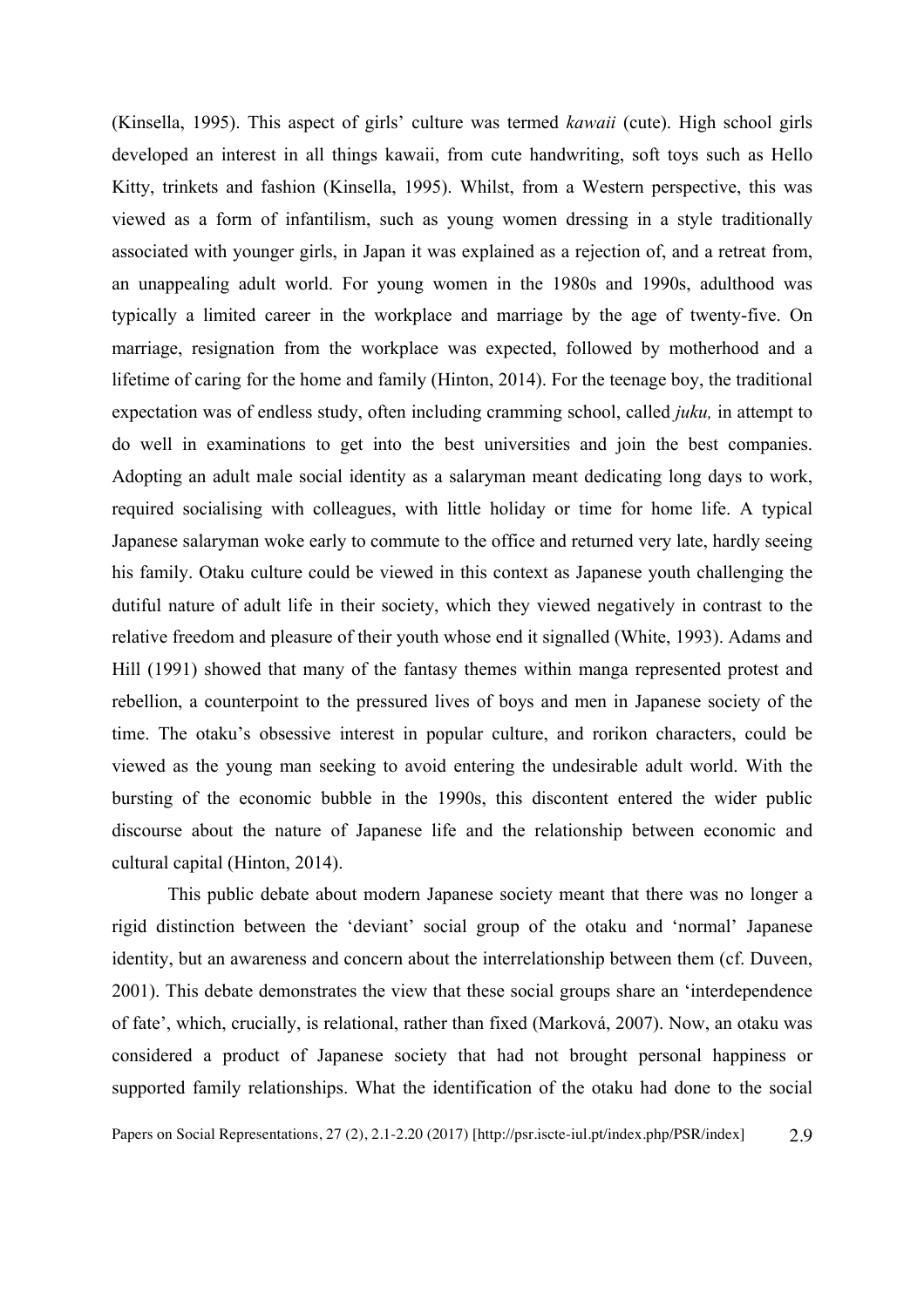representations of the hard-working dutiful Japanese was to reveal the personal costs of that dedicated lifestyle. An obsessive dedication to work may have created a generation who transferred their obsessions to the products of popular culture in their attempts to avoid the negative aspects of traditional Japanese life on their personal happiness. Rather than remaining a fixed 'deviant' subgroup within the consensual universe of Japanese media, the debate about the otaku revealed the discontent with the social representations of adulthood, and adult social identity in Japanese society, at the end of the twentieth century.

#### **The otaku as the new Japanese creative consumer**

The stagnation of the Japanese economy brought about an impetus for social change. The consumption of otaku products (anime, manga, computer games and so forth) were forms of consumption for personal pleasure. This offered a route to happiness too for adults. Kawaii culture – and otaku interests - offered access to the joys (and memories) of youth for the weary, hard-working adults and it began to invade many aspects of Japanese (adult) society, even down to 'cute' advertisements for banks (McVeigh, 2000). The traditional jobs-for-life began to be eroded as Western business models began to be introduced in Japanese companies; women remained in the work-force after marriage and began to challenge the promotional structures that often discriminated against them; there was a diminution of the 'examination hell' that plagued the lives of teenagers during their high-school years. The idea of a work-life balance was no longer a taboo in Japanese society (Craig, 2009). As a result, there began to be an appreciation that the issues that were being played out in manga and anime (such as challenging fixed gender roles, finding new innovative solutions to personal and social issues) and other aspects of otaku culture (such as engaging creatively with the technological and virtual worlds) provided opportunities for original and imaginative development of personal and social lives (Kinsella, 2000). This social change was mirrored in the movement of social representations of the otaku from outsider to insider in Japanese society, showing how social representations – rather than being 'fixed' images of a social group - relate to social meaning construction, social practices, and identity construction (Howarth, 2006).

Papers on Social Representations, 27 (2), 2.1-2.20 (2017) [http://psr.iscte-iul.pt/index.php/PSR/index] 2.10 At the beginning of the new millennium, otaku social representations, whilst anchored in an interest in Japanese popular culture, were re-presented through the works of cultural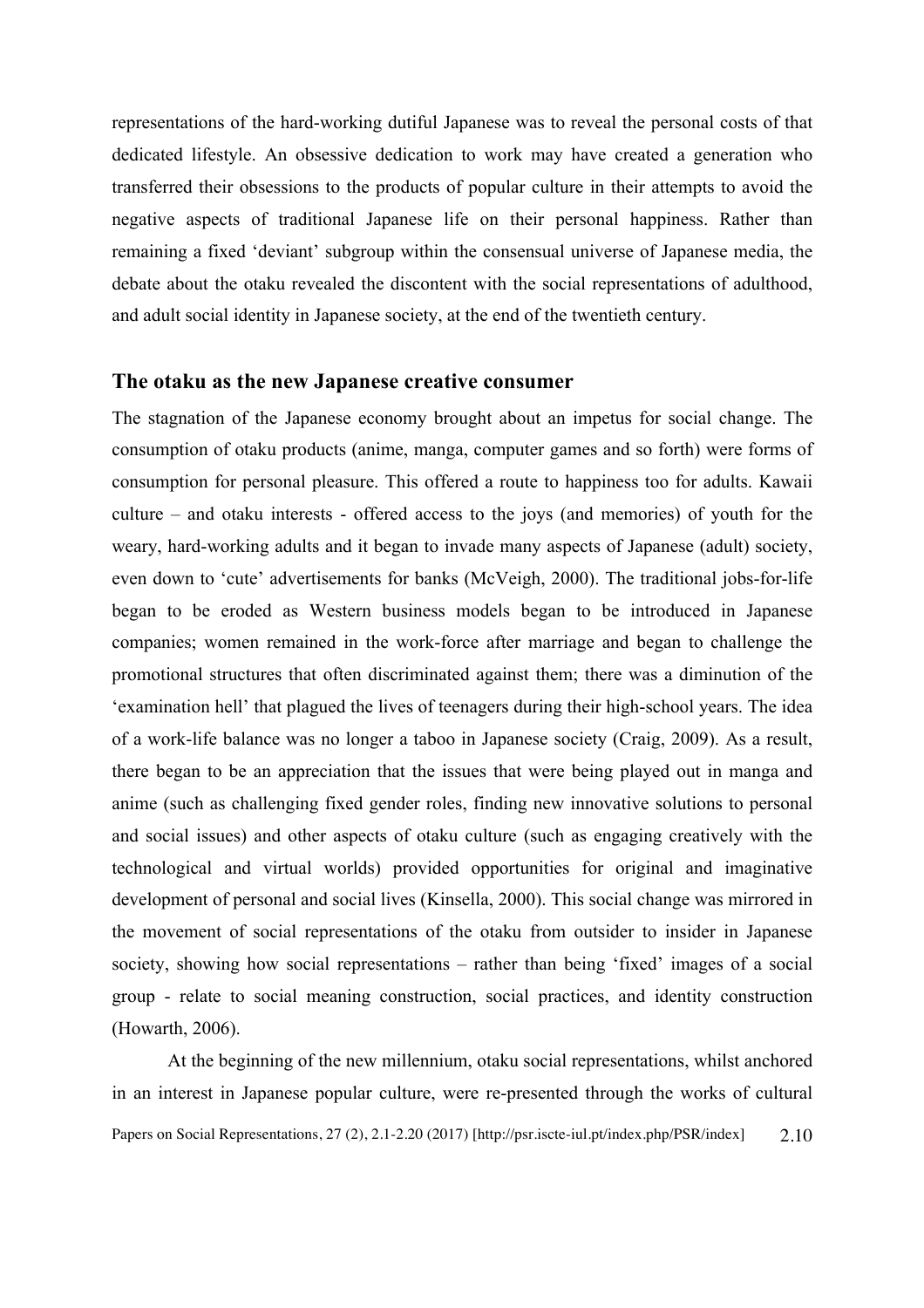critic Hiroki Azuma and artist Takahashi Murakami. Azuma's 2001 book *Otaku: Japan's database animals* (Azuma, 2009) contextualized the otaku in terms of post-war (defeated) Japan dealing with American culture and seeking to adapt it to a distinctly Japanese aesthetic in manga and anime. Thus, otaku culture is intimately integrated with Japanese identity construction. Azuma argued that there is no grand narrative in the post-modern world, merely settings (in the 'database') from which fictions are constructed. For example, the popular anime *Neon Genesis Evangelion* 1995-6 generated many interpretations and derivative works, with fans creating their own individual narratives about key characters. Furthermore, there were numerous products that could be bought, from the original manga and anime, to computer games, figures and posters, based on the characters and stories. For Azuma, otaku culture represented a shift from modern narrative consumption to post-modern database consumption (Azuma, 2009).

Artist Takeshi Murakami associated the contemporary objects of otaku interest with Japanese artistic traditions and presented them in his modern commercial art in terms of his aesthetic concept of 'superflat', which focuses on the two-dimension surface of the image. In his own art, which also references Andy Warhol and Pop Art, Murakami creates 'otaku-style' imagery in a range of objects from sculpture to key-fobs and stickers. Exhibited both in Japan and America, Murakami's work attracted substantial press interest. Otaku culture, in Murakami's view, was establishing a new art form that could be seen in manga, anime, computer games and also in areas such as fashion and graphic design which was following aesthetically from the artist works of the Edo period (Darling, 2001). As such, otaku culture was an essentially Japanese cultural movement and strongly associated with Japanese identity. The publicity given to Murakami both in Japan and America led to a much greater interest in otaku culture as an influence on modern commercial art.

Both Azuma and Murakami presented the otaku and otaku culture as something of serious mainstream interest, and of cultural importance, which was then picked up in both the popular media and in academic and artistic communication (Steinberg, 2004). Here was an interpretation of the technological and informational impact of the digital age, and the way it was influencing human psychology and human interaction. Azuma argued that, from the philosopher Hegel, we make the distinction between animals with *needs* that can be readily satisfied, for example, by the sex act, and humans with more complex *desires* that are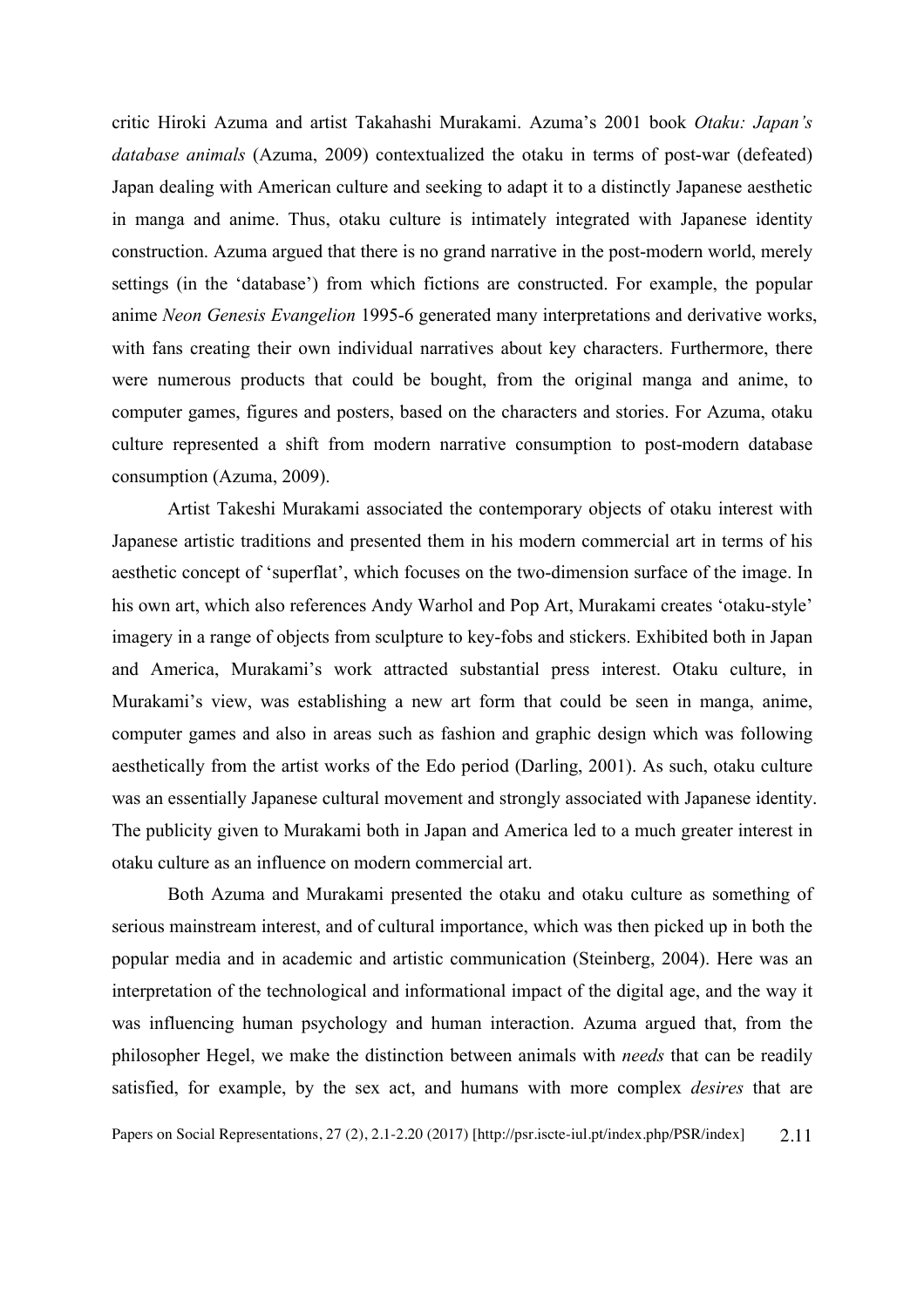intersubjective – desire for a partner continues after the sex act. However, in modern consumer society we become animal-like, as objects of desire can be obtained through consumerism, with diminished intersubjective desire. Indeed, Azuma argued that the content of otaku, rorikon, manga and anime are not representations of otaku sexuality but an opposition to, and a rebellion against conventional society (McNicol, 2004). As such, the otaku represented modern technological Japan.

A further influence on the shift in social representations of the otaku, from social 'deviant' to the outcome of modern Japanese culture, occurred with the success of the extremely popular movie *Densha Otoko* (Train Man) 2005 (after a book and manga from an internet story). In the film, a shy young man rescues a young woman from a drunken attacker in a Tokyo train. The young man is clearly portrayed as an otaku by his interests, friends, and his association with Akihabara (the district of Tokyo known for its technological products and manga and anime shops, the centre of otaku consumption in Japan). Yet the story is about the development of a romantic relationship between the otaku and the young woman he rescued. The film is full of scenes where the otaku seeks help from his online friends about how to act on a date and what to do on an evening out, with charming scenes of the couple getting to know each other. In many ways it is a traditional 'boy meets girl' story from the initial awkwardness through to the finale of a relationship. Yet, the key point here is that the otaku, with his interests in manga, anime, online gaming and so forth, may be a shy geek but he is still just a 'regular guy'.

At the same time the otaku were distinguished from the social category of *hikikomori,* which emerged in the public domain during the early 2000s, identified by their social isolation. The phenomenon was documented by psychiatrist Tamaki Saito in a book on social withdrawal (Horiguchi, 2012), with interest increasing in the media as the new millennium developed. Within Japanese society, the cultural pressure to be independent was not as powerful as traditionally in the West, and dependence did not have a negative connotation. In order to withdraw from society, as these young people did, they relied on being provided with food and other support by caring, but often confused and distressed, parents. High profile violent acts, such as the murder of a parent, by young people identified as socially withdrawn, led to considerable media speculation on the cause and solution to the problem both in Japan and, later abroad. Often presented as a psychiatric response to the pressures of modern life,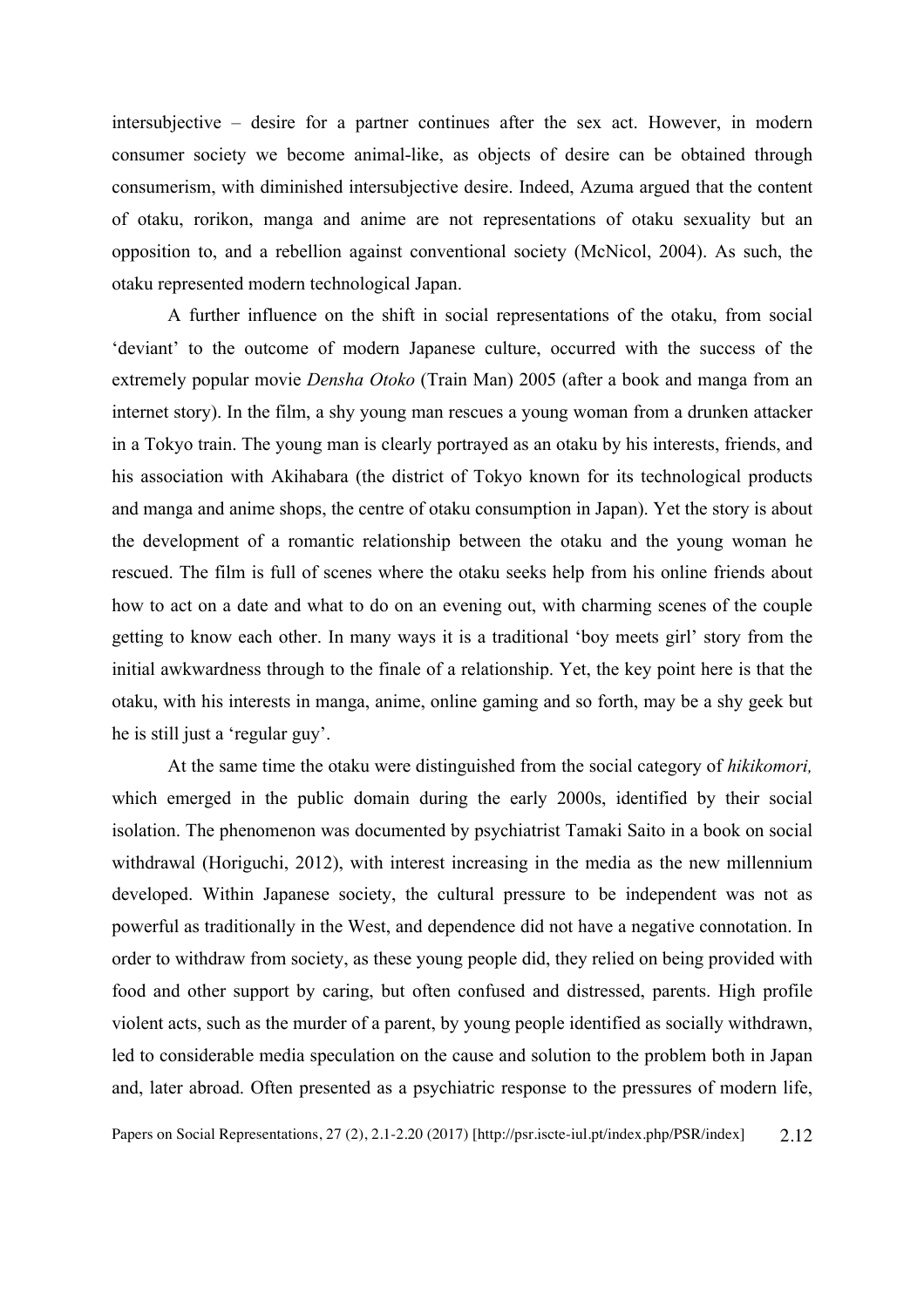the issue generated an 'industry' of rehabilitation and support services (Horiguchi, 2012). What this meant was that, in Japan, perceived deviance – the failure to engage with society – (and the social and political anxiety about it) had shifted from the otaku to the hikikomori. Social representations of the otaku had now become more emancipated (Moscovici, 2000; Gillespie, 2008), that is, open to discussion rather than indicative of a cultural other. The otaku was no longer viewed as isolated from society but as part of modern digital culture with roots in unique aspects of Japanese aesthetic traditions. Japanese manga, anime, computer games, fashion (including cosplay) and (to some extent) music were now popular world-wide, with a youth following in numerous countries. In a commercial environment where traditional Japanese companies were unable to overcome economic stagnation, the manufacturers of otaku consumer products had achieved global success. The otaku, with their specifically Japanese interests, had led the world as consumers of products that had become a multi-billion dollar industry for Japanese companies. Thus, as the first decade of the twentyfirst century drew to a close (and when I visited the Anime Fair at Tokyo Big Site) the social representations of the otaku reflected young innovative and dynamic people, engaging in the successful consumerism of modern Japan.

#### **The otaku as representative of Cool Japan**

Papers on Social Representations, 27 (2), 2.1-2.20 (2017) [http://psr.iscte-iul.pt/index.php/PSR/index] 2.13 At the end of the second decade of the twenty-first century, the word 'otaku' is used in the titles of magazines about manga and anime and as a company name by anime and manga sellers internationally. The otaku has become a representative of modern creative Japan. With Japanese popular culture viewed as a source of innovative digital entertainment to young people worldwide, otaku consumer products are big business: indeed, a global commercial enterprise. Establishment acceptability of the otaku was confirmed when the Japanese Ministry of Economy, Trade and Industry (METI) promoted the 'Cool Japan' project in 2010. Major producers of Japanese popular culture became part of a co-ordinated programme of promoting the products of Japanese popular culture worldwide, under a new Creative Industries Promotion Office of METI. This sought to develop the global success of Japan as the source of exciting anime, manga, video games, fashion, pop music, and toys, an industry that had achieved global sales of over 17 billion US dollars by 2012 (Nagata, 2012). In 2013 a public-private Cool Japan Fund was established, with the government allocating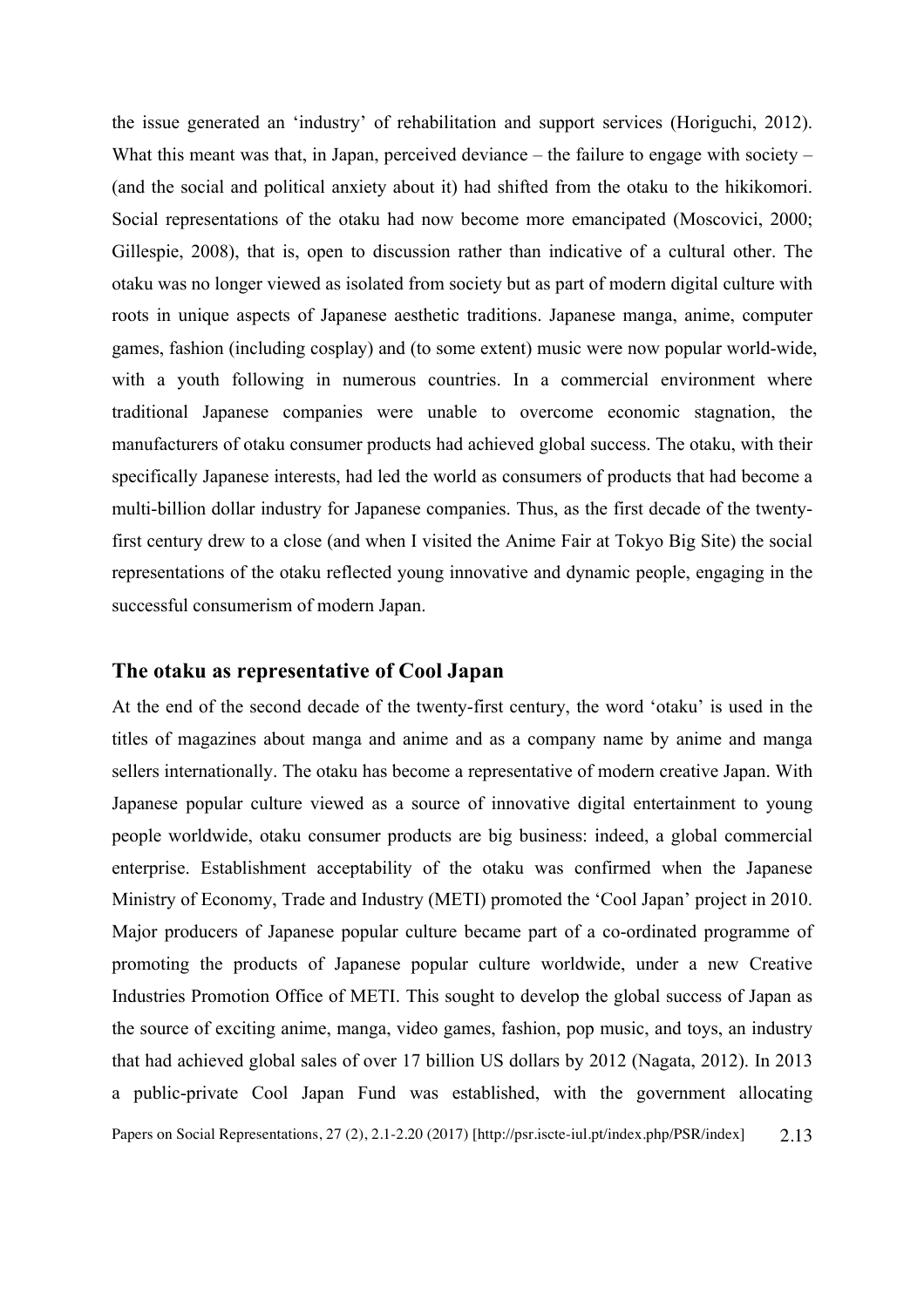\$500million, to enhance the sale of Japanese products to overseas markets, by supporting companies seeking to commercialize the demand abroad for products related to Japanese culture and lifestyle. In October 2014 Anime Consortium Japan announced a Cool Japan Fund investment of a billion yen (about \$10million) for a project on internet streaming and ecommerce business of Japanese anime. In 2018, politicians put forward plans to the Japanese parliament to support the creation of a Media Arts National Center in Tokyo to preserve manga and anime collections (Basseel, 2018). The otaku has become part of the Japanese establishment cultural landscape with substantial government support. Now the risk is that establishment acceptance might be perceived as the opposite of 'cool' in youth culture (Snow, 2015).

#### **Discussion**

Papers on Social Representations, 27 (2), 2.1-2.20 (2017) [http://psr.iscte-iul.pt/index.php/PSR/index] 2.14 This type of socio-cultural analysis is not typical in traditional social psychology, yet it has revealed convincing evidence that social groups and related social identities are not fixed or uncomplicated categorizations, as Gillespie et al. (2012) argued. Social categories are formed and develop within the social history of a society, which is often ignored in traditional experimental social psychology studies (Gergen, 1973). Plotting the history of the otaku in Japanese culture, through a social representation's framework, has demonstrated that social representations reflect a complex cultural portrayal of a social group and its members that cannot be isolated from the communication within which they have been negotiated. Crucially, they are flexible and responsive to the socio-cultural context (Howarth, 2006): in this case, the economic, technological and social relationships of modern Japan. A group, initially identified as socially deviant, has challenged what it means to be Japanese in the  $21<sup>st</sup>$ century, and it is in the context of other social representations that this has occurred. Whilst the central core of the representation, that of the dedicated fan of Japanese popular culture, has remained for over thirty years the peripheral elements have played "an essential role in the adaptation of the representation to the evolution of the context." (Abric, 2001, p. 44). Issues of social inadequacy, social isolation, social relations, personal responses to the modern technological age, and questions of personal happiness in Japan have all contributed to the interrelationship of these social representations and the socio-cultural context of modern Japan that demonstrates the way in which the peripheral elements represent a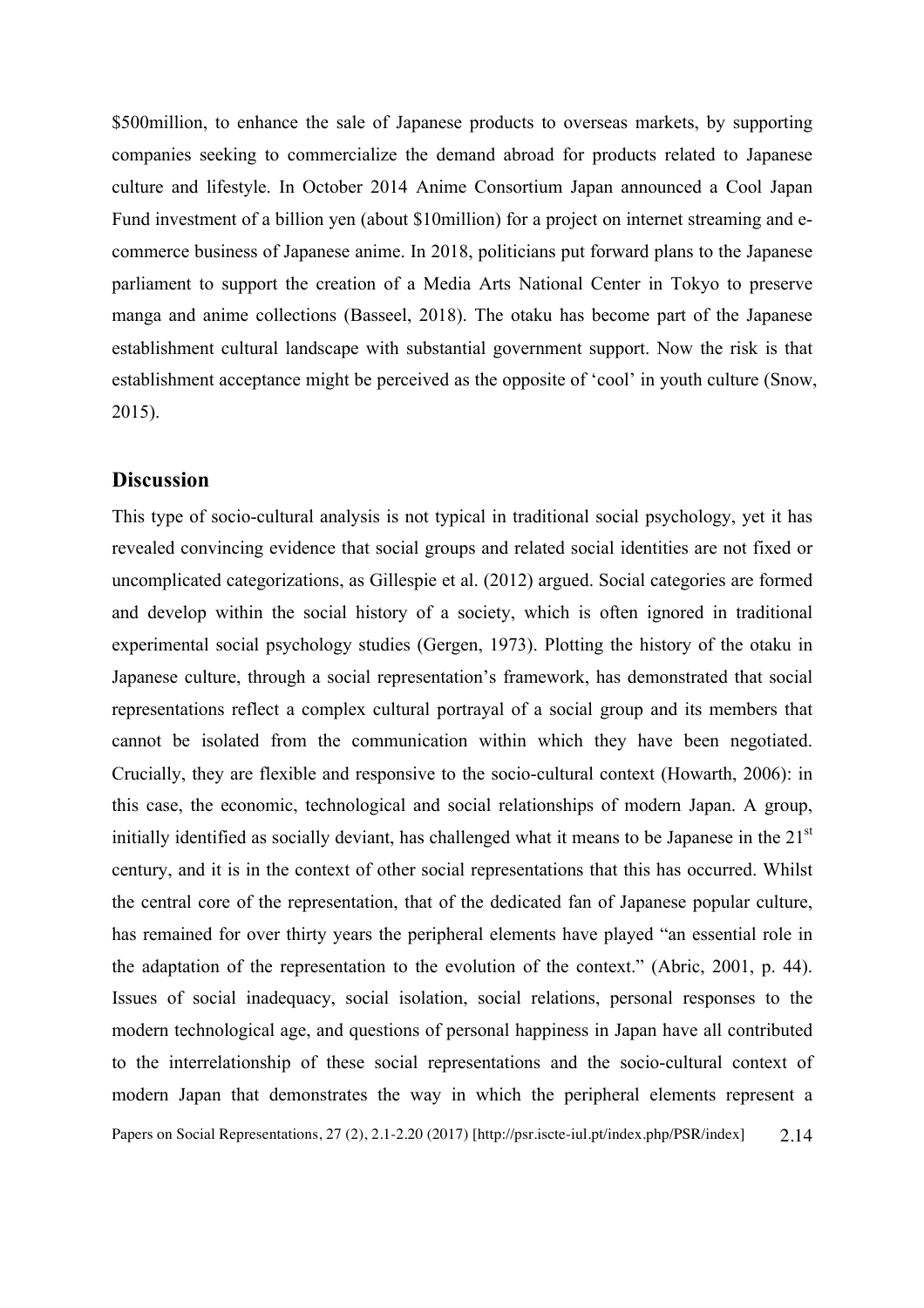dynamic and fluid process (Philogène, 2001). Also, the attributes of the group are not simply accurate or inaccurate descriptions of the group members, but are attributes employed for a meaning-making purpose (Duveen, 2001; Wagner, 2013) within the communication of a specific culture.

Gillespie et al. (2012) identified four aspects of social categories that may be distorted when analysed by traditional experimental psychological methods. First, categories are constructed to reflect a particular social positioning; second, they are historical and ever changing; third, people can move between social categories and, finally, when identifying human categories, researchers can inadvertently interfere with the very phenomenon under investigation. Each of these points is supported in this study examining the social category of the otaku. Initially, a journalist's satirical representation of a particular group of Japanese comic book fans, it had been employed in discussions of deviance, social isolation, social roles, personal happiness and the nature of youth in modern Japan. At one time it identified a subgroup of 'deviant' Japanese youth, yet now Western fans of Japanese popular culture, both male and female, are happy to be identified as an otaku, and otaku culture has the support of Japanese government. Its meaning has been interrogated and analysed within numerous academic circles, which in turn, has influenced public perception of the group.

It is through this form of historical and socio-cultural analysis of the otaku social category and its changing social representations that the key aspects of the cultural meaning of a particular social group in a particular society can be fully appreciated. Charting the development of social representations of the otaku over time in Japanese culture, as this analysis has shown, demonstrates how stripping away the social and cultural contexts from the category, by presenting it as a set of attributes as in the traditional methodology of social psychology, would ignore fundamental elements of the group. It would also create artificial contradictions, such as which representations are 'true' and which reflect a stereotypical 'bias'; for example, the otaku as deviant or as a representation of modern Japanese youth? Moscovici (1993, p.9) criticises this reductionist view due to "its indifference toward the deep complexion of the social fabric". The analysis of the otaku has shown how social representations are negotiated within the 'deep complexion of the social fabric' of modern Japanese culture. Whilst certain core elements of the representations have endured over time, other aspects have responded to significant events within the consensual universe of public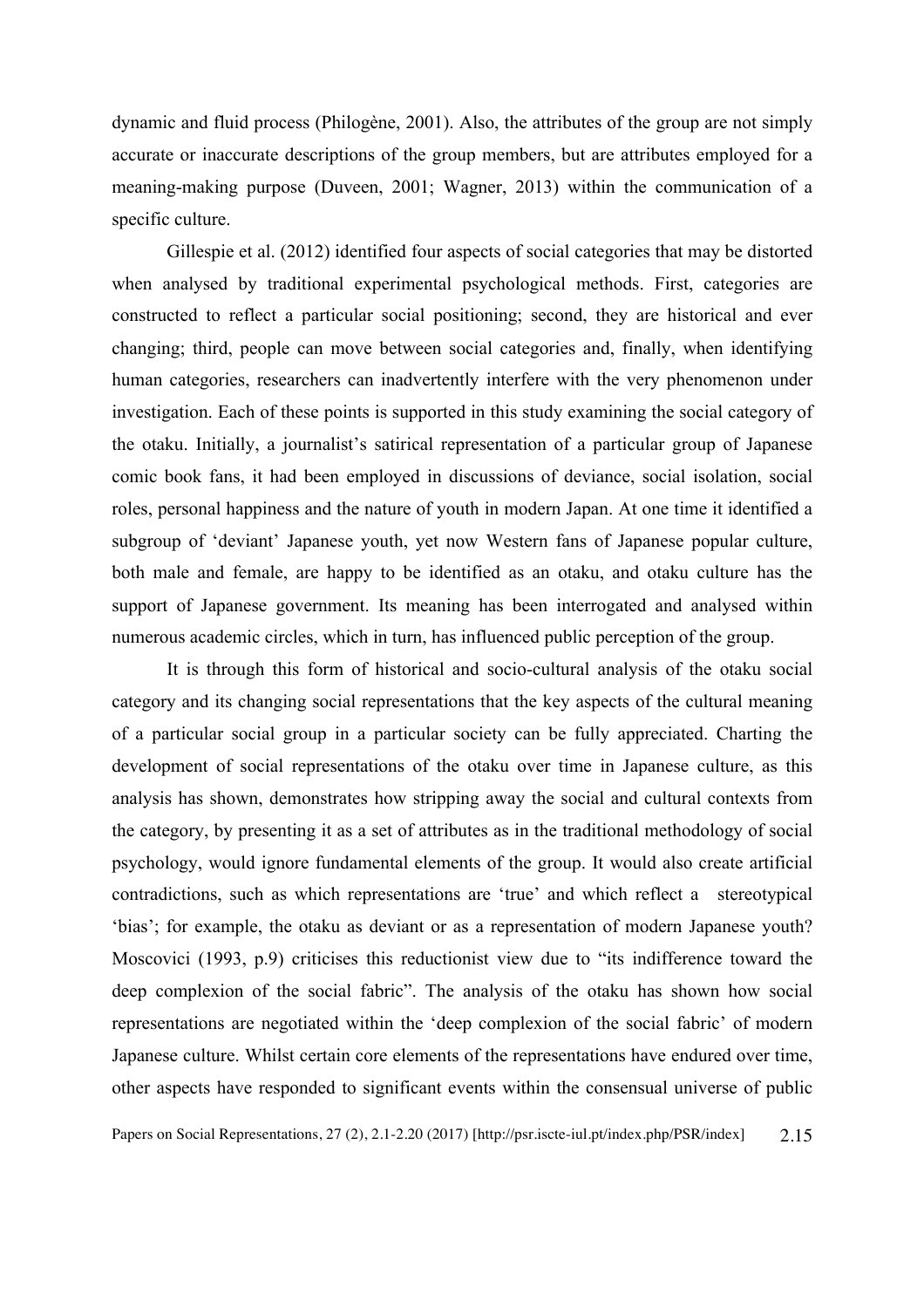communication (Jovchelovitch, 2012). Initially identifying a particular subset of geeky and socially inadequate fans of manga and anime, the developing social representation have been integral to the debate about social identities of modern Japanese youth, particularly in the context of the traditional adult gender roles established in the second half of the twentieth century. It is the inter-relationship between representations, and how they are discussed in communication, that has developed the social representations of the otaku, which in turn, has challenged traditional views of Japanese identity.

## **Conclusion**

As this detailed socio-cultural analysis of the otaku has demonstrated, and as Moscovici (2000) has argued, social representations of social groups are constructed within the communication of a culture, and their meanings are constantly under negotiation within the framework of cultural change. Over a period of more than thirty years, the social representations of the otaku have been negotiated within Japanese society in the context of what it means to be Japanese in the late twentieth and early twenty-first century. Anxieties about the future within Japanese society, such as the effect of modern media on youth, the bursting of the economic bubble, and development of creative industries based on popular culture, have engendered significant public debate about the group. New social representations of the otaku have been negotiated within the culture, to the extent that a once deviant group is now part of the government's promotion of Japan to the rest of the world.

#### **References**

- Abric, J-C. (2001). A structural approach to social representations. In K. Deaux and G. Philogène (eds.) *Representations of the social*. (pp. 42-47). Oxford: Blackwell.
- Allison*, A.* (1996*). Permitted* and *prohibited desires: Mothers, comics and censorship in Japan.* Boulder, CO: Westview Press.
- Adams*, K. A. and* Hill*,* L. (1991). Protest and rebellion*: fantasy themes in Japanese comics*. *The Journal of Popular Culture,* 25: 99–127.
- Azuma, H. (2009). Otaku: Japan's database animals. Minneapolis: University of Minnesota Press, 2009. (Originally published in Japanese in 2001)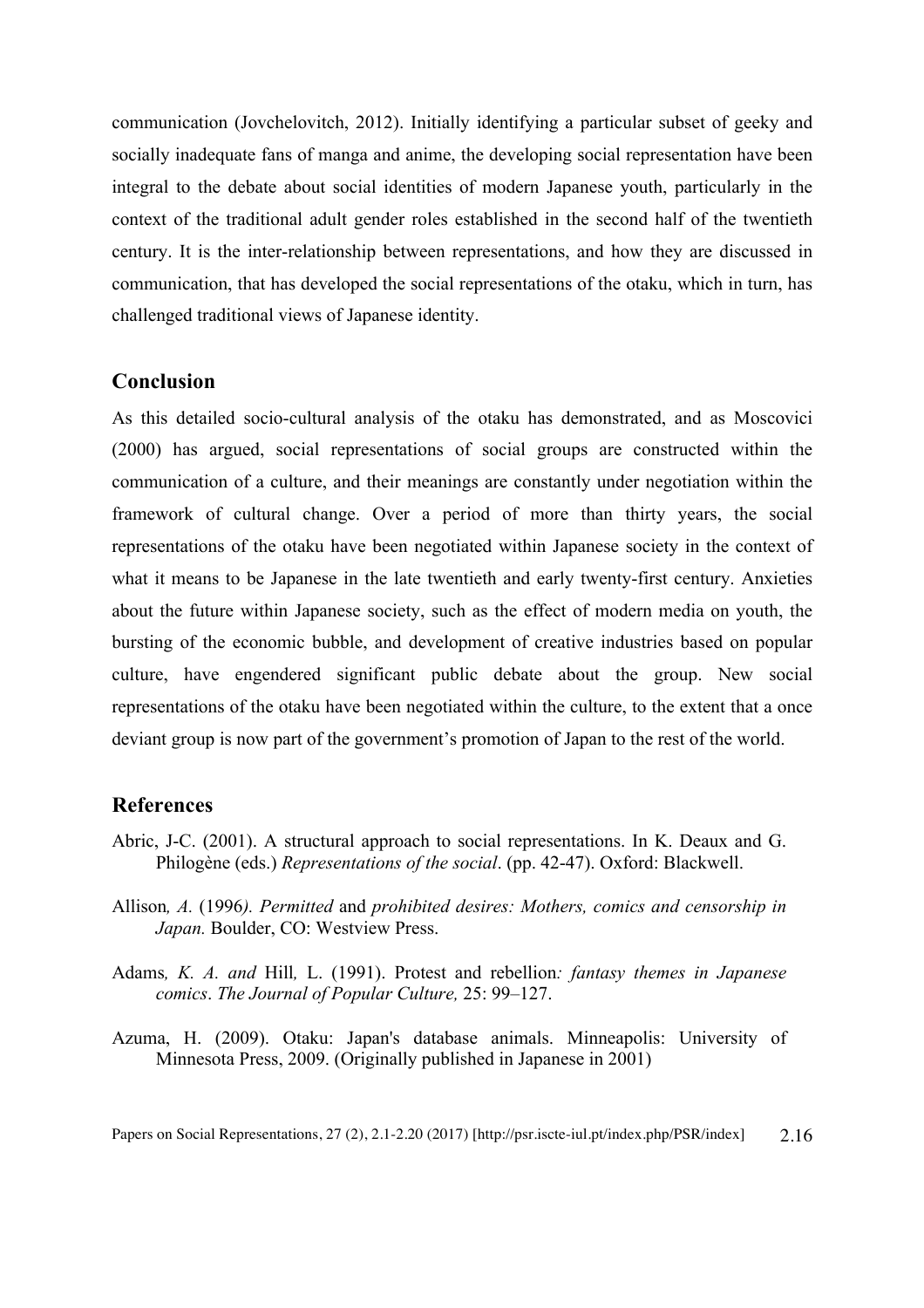- Basseel, C. (2018). Japanese politicians want to create national media center for manga, anime. Japan Today, 11 January. Retrieved from: https://japantoday.com/category/national/Japanese-politicians-want-to-createnational-media-center-for-anime-manga
- Craig, T. (2009). Live to work or work to live? The search for work-life balance in  $21<sup>st</sup>$ century Japan. *Doshisha Studies in Language and Culture*, 12(2), 311–344.
- Darling, M. (2001). Plumbing the depths of superflatness. *Art Journal*, 60(3), 76-89.
- Duveen, G. (2001). Representations, identities, resistance. In K. Deaux and G. Philogène (eds.) *Representations of the social.* (pp. 257-270). Oxford: Blackwell.
- Fiske, S.T. and Taylor, S.E. (2016). *Social cognition: from brains to culture*. 3<sup>rd</sup> edition. London: Sage.
- Galbraith, P.W. (2010). Akihabara: conditioning a public "otaku" image. *Mechademia*, 5, 210-230.
- Gergen, K.J. (1973). Social psychology as history. *Journal of Personality and Social Psychology*, 26 (2), 309-320.
- Gillespie, A., Howarth, C. and Cornish, F. (2012). Four problems for researchers using social categories. *Culture & Psychology*, 18 (3), 391-402.
- Gillespie, A. (2008) Social representations, alternative representations and semantic barriers. *Journal for the Theory of Social Behaviour*, 38 (4), 375-391.
- Grassmuck, V. (1990). 'I'm alone, but not lonely': Japanese otaku-kids colonize the realm of information and media: A tale of sex and crime from a faraway place. Retrieved from http://www.cjas.org/~leng/otaku-e.htm
- Hinton, P.R. (2017). Implicit stereotypes and the predictive brain: cognition and culture in "biased" person perception. *Palgrave Communications, 3.* https://www.nature.com/articles/palcomms201786
- Hinton, P.R. (2015). The perverse stereotype of the Japanese man in the British media. *Journal of Contemporary Japanese Studies,* 15, 2, Article 9. Retrieved from http://www.japanesestudies.org.uk/ejcjs/vol15/iss2/hinton.html
- Hinton, P.R. (2014). Representation or misrepresentation? British media and Japanese popular culture. NECSUS: *European Journal of Media Studies*. June 12. Retrieved from http://www.necsus-ejms.org/representation-misrepresentation-british-mediajapanese-popular-culture/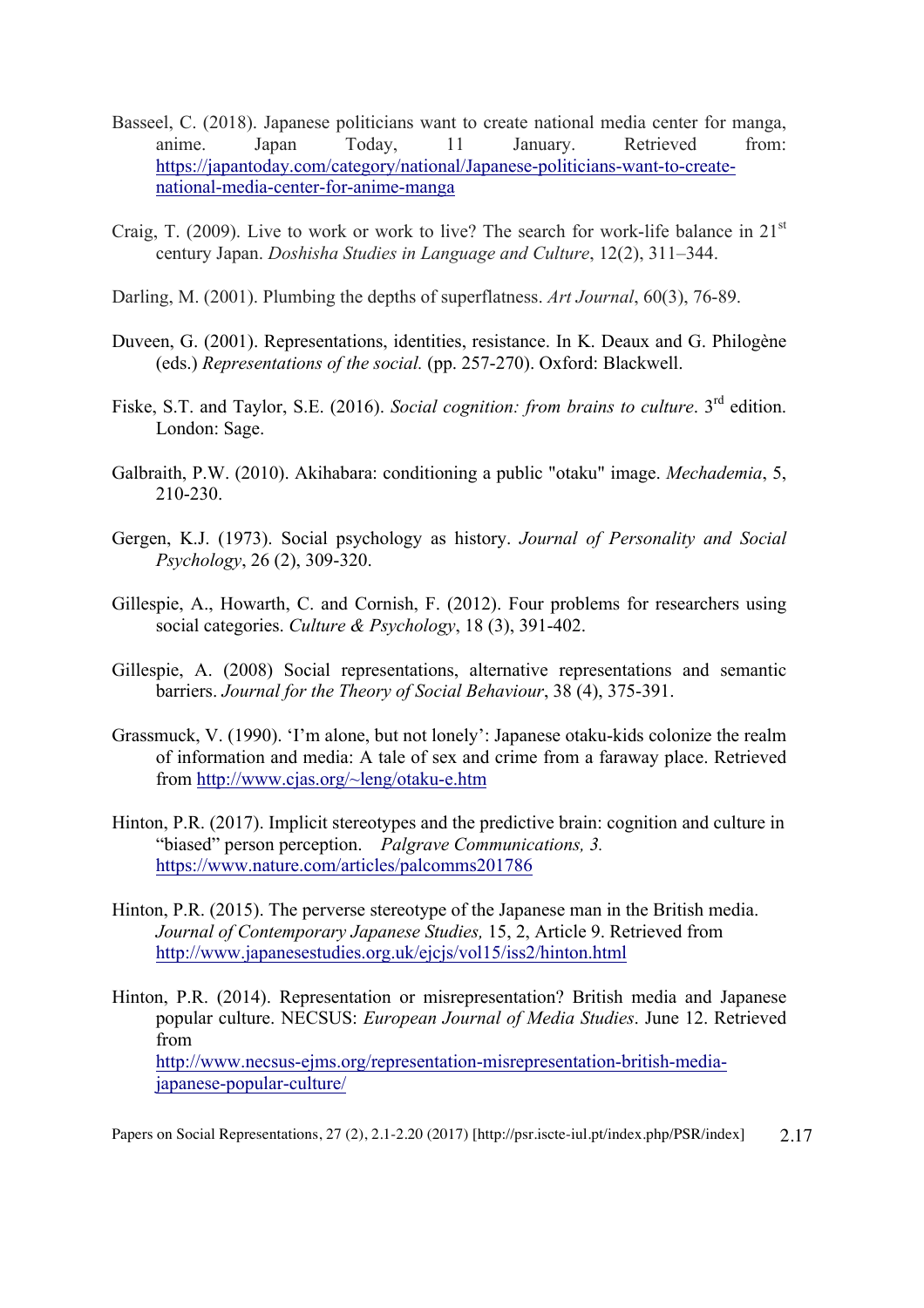- Horiguchi, S. (2012). Hikokomori. How private isolation caught the public eye. In R. Goodman, Y. Imoto & T. Toivonen (Eds.) *A sociology of Japanese youth* (pp. 122- 138). London: Routledge.
- Howarth, C. (2006). A social representation is not a quiet thing: Exploring the critical potential of social representations theory. *British Journal of Social Psychology*, 45  $(1), 65-86.$
- Jovchelovitch, S. (2012). Narrative, memory and social representations: a conversation between history and social psychology*. Integrative Psychological and Behavioral Science*, 46 (4), 440-456.
- Jovchelovitch, S. (2007). *Knowledge in context: representations, community and culture*. London: Routledge.
- Jussim, L. (2012). *Social perception and social reality: Why accuracy dominates bias and self-fulfilling prophecy*. New York: Oxford University Press.
- Kamm, B-O. (2015). Opening the black box of the 1989 otaku discourse. In P.W. Galbraith, T.H. Kam & B-O. Kamm (Eds.) *Debating otaku in contemporary Japan* (pp. 51-70). London: Bloomsbury.
- Kinsella, S. (2000). *Adult manga. Culture and power in contemporary Japanese society.* Richmond, Surrey: Curzon.
- Kinsella,S. (1995). Cuties in Japan. In L.Skov and B.Moeran (eds) *Women, media and consumption in Japan (*pp. 220-254). Richmond, Surrey: Curzon Press.
- Marková, I. (2007). Social identities and social representations. In G. Maloney and I. Walker (eds.) *Social representations and identity: content, process and power*. (pp.215-236). New York: Palgrave Macmillan.
- McNicol, T. (2004). Does comic relief hurt kids? Japan Times, 27 April. Retrieved from: https://www.japantimes.co.jp/community/2004/04/27/issues/does-comic-relief-hurtkids/
- McVeigh, B.J. (2000). *Wearing ideology: state, schooling and self-presentation in Japan*. Oxford: Berg.
- Moscovici, S. (2000). *Social representations. Explorations in social psychology*. Cambridge: Polity Press.
- Moscovici, S. (2001). Why a theory of social representations? In K. Deaux and G. Philogène (eds.) *Representations of the social*. (pp. 8-35). Oxford: Blackwell.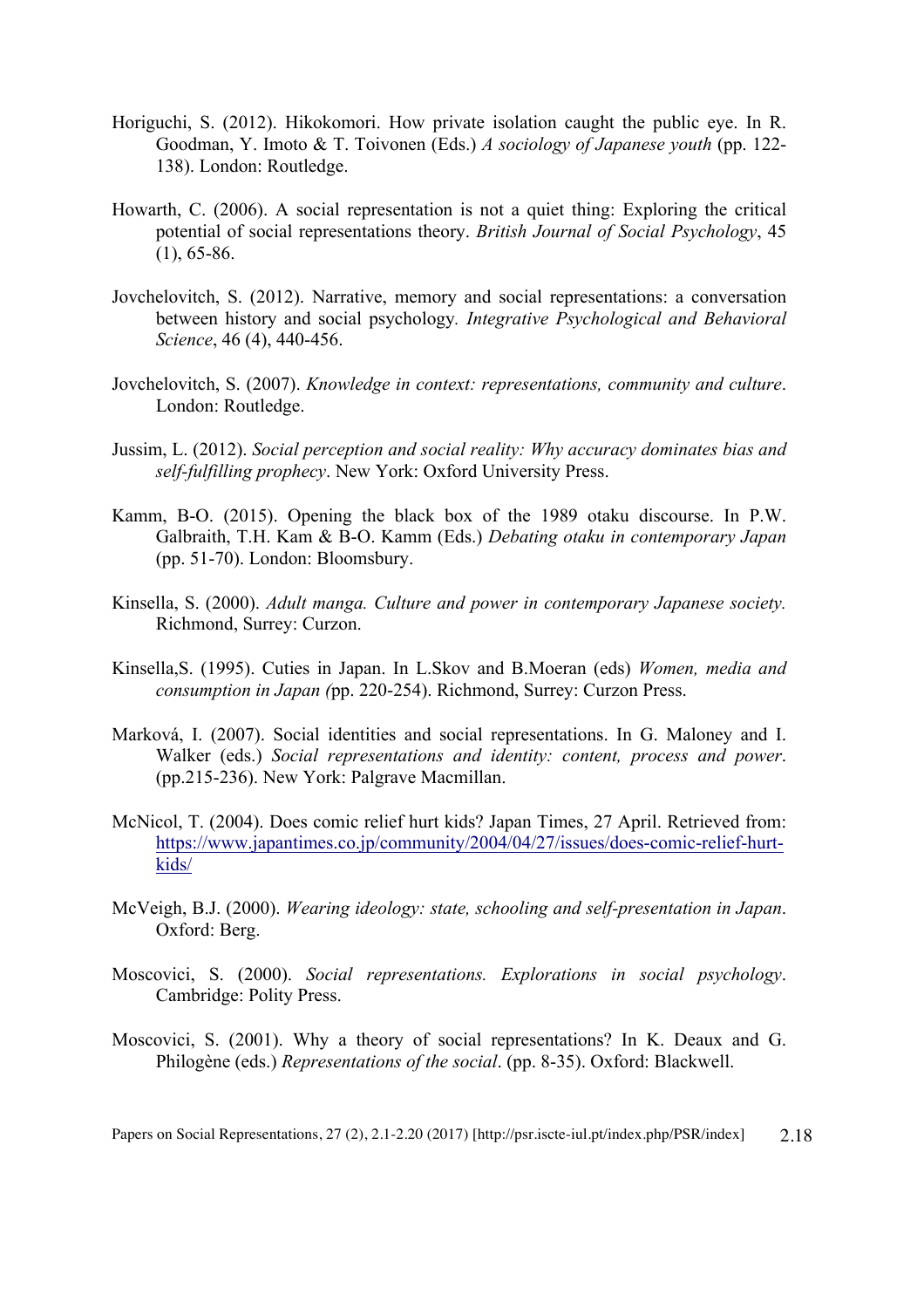- Moscovici, S. (1993). Introductory address at the First International Conference on Social Representations RAvello, Italy 1992. *Papers on Social Representations - Textes sur les Représentations Sociales,* 2 (3), 1-170.
- Nagata, K. (2012). Exporting culture via 'Cool Japan'. Japan Times, 15 May 2012. Retrieved from: http://www.japantimes.co.jp/news/2012/05/15/reference/exportingculture-via-cool-japan/
- Nakamori, A. (1983a) 『おたく』の研究 街には『おたく』がいっぱい [Study of otaku: there are lots of otaku in town] *Manga Burikko*, July 1993. Published online 16 Dec 2013. Retrieved from http://www.burikko.net/people/otaku01.html
- Nakamori, A. (1983b). 『おたく』の研究(2) 『おたく』も人並みに恋をする? [Study of otaku (2): Do you love otaku as well?] *Manga Burikko*, July 1993. Published online 16 Dec 2013. Retrieved from http://www.burikko.net/people/otaku02.html
- Palladino, G. (1996). *Teenagers: An American history*. New York: Basic Books.
- Philogène, G. (2001). A theory of methods. In K. Deaux and G. Philogène (eds.) *Representations of the social*. (pp. 39-41). Oxford: Blackwell.
- Schodt, F.L. (1996). *Dreamland Japan: writings on modern manga*. Berkeley, CA: Stone Bridge Press
- Schodt, F.L. (1983). *Manga! manga! The world of Japanese comics.* New York: Kodansha International Ltd.
- Shen, L.F. (2015). Traversing otaku fantasy: representation of the otaku subject, gaze and fantasy in video no otaku (pp. 73-87). In P.W. Galbraith, T.H. Kam & B-O. Kamm (eds.) *Debating otaku in contemporary Japan*. London: Bloomsbury.
- Snow, N. (2015) Deconstructing Japan's public relations: where is the public In J. L'Etang, D.Mckie, N. Snow & J. Xifra (Eds) *The Routledge handbook of critical public relations* (pp. 321-333). London: Routledge
- Steinberg, M. (2004). Otaku consumption, superflat art and the return to Edo*. Japan Forum*, 16 (3), 449–471…
- Tajfel, H. (1981). *Human groups and social categories: studies in social psychology*. Cambridge: Cambridge University Press.
- Turner, J.C. (1991). *Social influence*. Milton Keynes: Open University Press.
- Wagner, W. (2013). Indigenous psychology and overarching representational systems. *Journal of Group Dynamics,* 30, 59-71.
- Papers on Social Representations, 27 (2), 2.1-2.20 (2017) [http://psr.iscte-iul.pt/index.php/PSR/index] 2.19